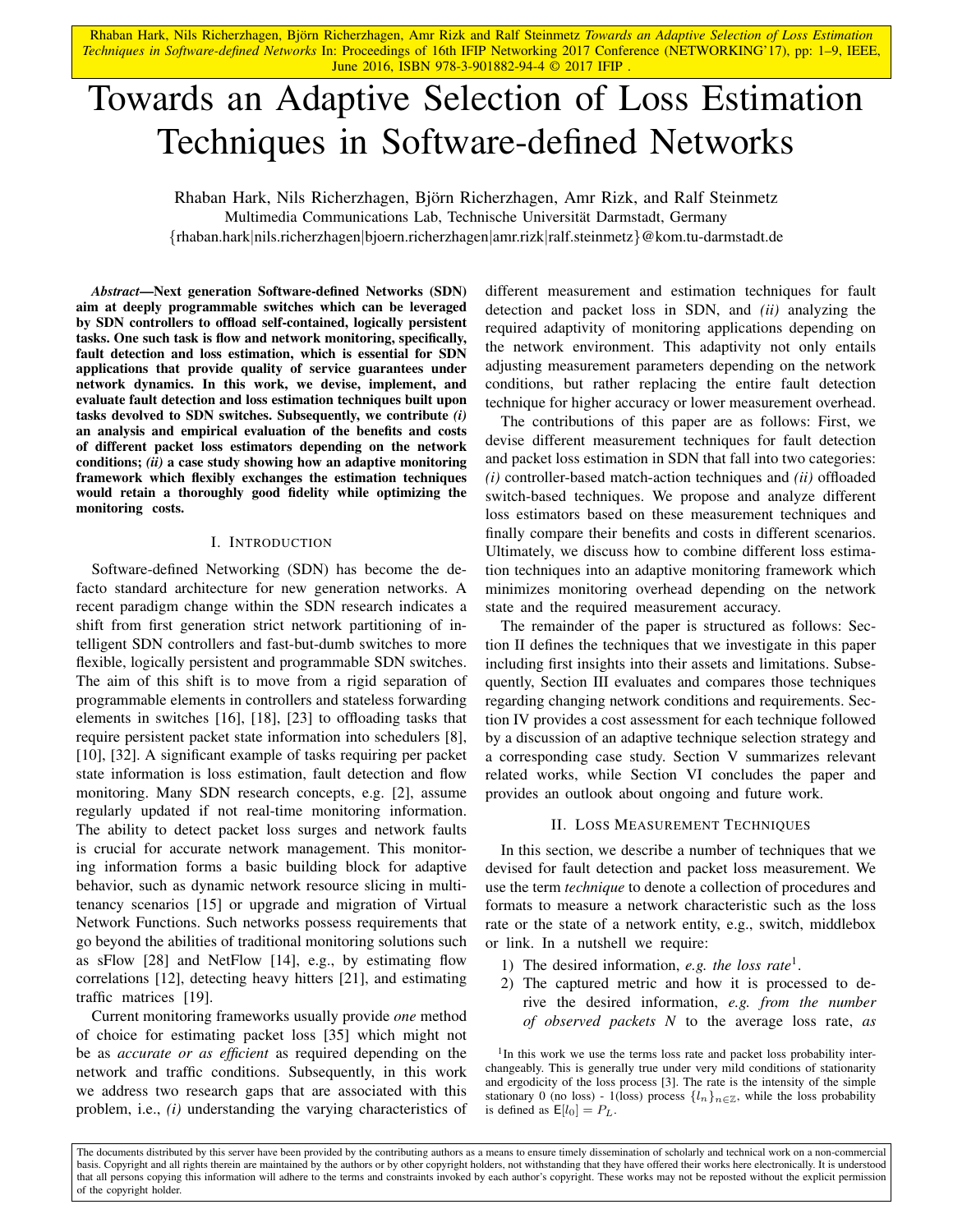$\lim_{N\to\infty}\frac{1}{N}\sum_{i=1}^{N}l_i$  with  $l_i\in\{0,1\}$ , where 1 *indicates packet loss*.

3) A procedure to transfer this information (either raw or processed) to a monitoring entity for further analysis and/or processing, *e.g. active polling*.

Generally, we would like to compare the performance of techniques that desire the same information (first property). If the captured information (second property) is identical, however, the processing differs then the comparison is quantitatively easy. Note, however, that in this paper we also consider vastly diverse techniques that seek the same information (loss rate) to explore their design space and also *leverage* their different strengths. In addition, some techniques only differ through the information transfer procedure (third property).

In the following, we compare four techniques to infer the loss rate  $P_L$  of a network link of interest as depicted in Fig. 1: Using *(i) packet counters* on switches; *(ii) in-line sent packet counter values*; *(iii) packet samples*; *(iv) active network probing*. The network links of interest are defined as a contiguous connection between two ports of two SDN network nodes that are either connected via one direct link or multiple links as in a network segment (see Fig. 1). Note that for fault detection and real-time monitoring we are mainly interested in a running estimate of the packet loss rate  $P_L$ . In the following, we first describe the loss estimation techniques before providing a comparison of the techniques in Sect. III.

# *A. Legacy packet Counters (*LC*):*

First, we investigate a technique that uses simple packet counters that are common, e.g., in OpenFlow switches but also in legacy networks using various management protocols like SNMP. Basically, switches increment their packet counters for every forwarded packet. OpenFlow provides counters on a flow-level basis which are usually actively fetched by the controller. Later OpenFlow versions (1.5) provide optional push-based counter value transmission. In the following, we describe a technique that infers the flow loss rate (specifically estimates the packet loss probability) from packet counters. For the sake of illustration we describe this technique for a single monitored flow, however, this technique can be easily adapted to collections of data flows using OpenFlow rules.

*Estimating the loss probability:* Consider the illustrated link in Fig. 1. Let  $c_s(t_i)$  be the cumulative packet counter value at a discrete time  $t_i$  for  $i \in \mathbb{N}$  for the flow of interest at switch s where  $s \in \{in, eg\}$  denotes the ingress or egress switch, respectively. Assuming negligible queueing we calculate the number of lost packets  $L_i$  in the time interval  $[t_{i-1}, t_i]$  as

$$
L_i = (c_{in}(t_i) - c_{in}(t_{i-1})) - (c_{eg}(t_i) - c_{eg}(t_{i-1})).
$$
 (1)

Subsequently, we calculate the packet loss probability estimate  $P_{L,i}$  for the *i*th time interval as

$$
\hat{P}_{L,i} = \frac{L_i}{c_{in}(t_i) - c_{in}(t_{i-1})} = 1 - \frac{c_{eg}(t_i) - c_{eg}(t_{i-1})}{c_{in}(t_i) - c_{in}(t_{i-1})}.
$$
 (2)

Note that we are mainly interested in a running estimate of the loss rate, i.e.,  $\hat{P}_{L,i}$ , for fault detection and real-time



Fig. 1: Conceptual overview of SDN loss estimation / fault detection including relevant measurement metrics.

monitoring applications. Under stationary packet losses it is straightforward to calculate the steady state loss rate  $P_L$ .

*Limitations of Legacy Counters (*LC*):* This technique has some limitations arising from unsynchronized counter requests. A controller may request statistics containing counter values from the ingress and egress switch at the same time, however, the time a statistic request reaches a switch may vary, e.g. due to delay variations on the control paths or due to load dependent processing times at the switches [11]. Another limitation is the number of packets *in flight*, e.g., that are queued. These packets introduce a bias in  $P<sub>L</sub>$ . This bias in the average loss rate can, however, be accounted for using information on the average queue lengths. Although one could argue that the packets in-flight in one estimation interval  $[t_{i-1}, t_i]$  are carried over to the next interval  $[t_i, t_{i+1}]$  and also that, for large estimation intervals the impact of the number of packets in-flight diminishes, both mentioned limitations lead to uncertainty when loss is calculated using legacy packet counters (LC). Adding these uncertainties to the model gives:

$$
\hat{P}_{L,i} = 1 - \frac{c_{eg}(t_i + t_{i,eg}^{\epsilon}) - c_{eg}(t_{i-1} + t_{i-1,eg}^{\epsilon})}{c_{in}(t_i + t_{i,in}^{\epsilon}) - c_{in}(t_{i-1} + t_{i-1,in}^{\epsilon})},
$$
(3)

where  $t_{i,in/eg}^{\epsilon}$  is the time delay between the request timestamp  $t_i$  and when the counter is actually reported. Minimizing the time error  $t_{i,in/eg}^{\epsilon}$  as well as taking estimates of the average in-flight packets into account yields better estimates in (2).

## *B. In-line packet Counters (*IC*):*

This technique uses production traffic based counter updates from the ingress and egress switch to infer the loss probability. The difference to the polling-based legacy packet counter (LC) technique is that switches send the counter values *inline* with other control messages, thus, the updates arrive at the controller at irregular times. For this, we assume switches capable of piggybacking packet counter values to the control messages that are sent to the controller. Although to the best of our knowledge no such piggybacking mechanism is standardized, the threshold-based statistic trigger from the (not yet widely used) OpenFlow version  $1.5<sup>2</sup>$  is a good example

<sup>2</sup>https://www.opennetworking.org/sdn-resources/technical-library, accessed 21.12.2016

The documents distributed by this server have been provided by the contributing authors as a means to ensure timely dissemination of scholarly and technical work on a non-commercial basis. Copyright and all rights therein are maintained by the authors or by other copyright holders, not withstanding that they have offered their works here electronically. It is understood that all persons copying this information will adhere to the terms and constraints invoked by each author's copyright. These works may not be reposted without the explicit permission of the copyright holder.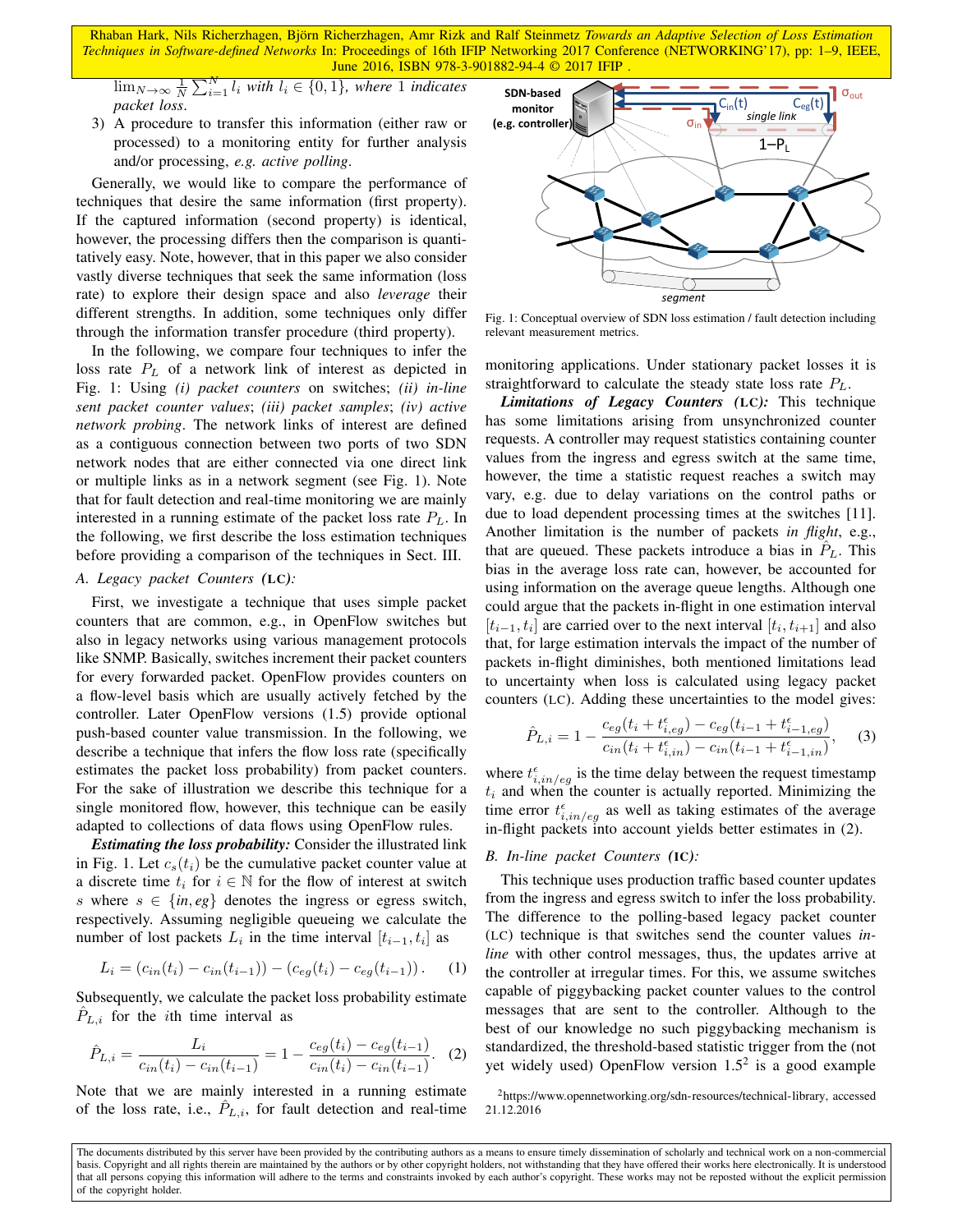of a comparable approach with similar properties. One main advantage of this technique is that there are no extra control messages necessary for monitoring purposes. However, due to the irregular counter updates, the controller cannot compare counter values from the ingress switch and the egress switch directly. Hence, to estimate the loss probability, we compare throughput changes (in packets per second) both at the ingress and the egress.

*Estimating the loss probability:* First, we use the inline counters to calculate the most recent incoming packet throughput as

$$
\hat{R}_{in}(t_{i-1}, t_i) = \frac{c_{in}(t_i) - c_{in}(t_{i-1})}{t_i - t_{i-1}},
$$
\n(4)

while  $c_{in}(t_i)$  indicates the counter value at the ingress switch at timestamp  $t_i$ . The outgoing packet throughput  $\tilde{R}_{eg}(t'_{i-1}, t'_i)$ is calculated analogously while  $t_i$  need not be equal to  $t'_i$ . Using the throughput estimates of the ingress and egress switches, we estimate the loss probability on every (ingress or egress) counter update using

$$
\hat{P}_{L,i} = 1 - \frac{\hat{R}_{eg}(t_{k-1}, t_k)}{\hat{R}_{in}(t_{i-1}, t_i)},
$$
\n(5)

where  $t_k \leq t_i$  is the most current time a control message is sent to the egress switch.

*Limitations of in-line counters (*IC*):* This technique relies on the frequency of control message that are exchanged between the controller and the switches. As control protocols such as OpenFlow use keep-alive messages which are sent when no control communication is present, this frequency has a defined minimum (values of  $15s$  are common<sup>3</sup>). We model the IC limitation due to no synchronization using the difference between  $[t_{k-1}, t_k]$  and  $[t_{i-1}, t_i]$  in (5) as

$$
\hat{P}_{L,i} = 1 - \frac{R_{eg}(t_{k-1}, t_k)}{R_{in}(t_{k-1} + t_{k-1}^{\Delta}, t_k + t_k^{\Delta})},
$$
(6)

where we used  $t_k^{\Delta}$  to indicate the time difference to  $t_i$ . The accuracy of this estimator is improved when minimizing  $t_k^{\Delta}$ .

#### *C. Sampling-based packet Counters (*SC*):*

Maintaining accurate counter values in high-speed softwaredefined networks is a challenging task requiring expensive and power hungry TCAM counters. In the following, we propose a sampling-based counter approach which does not need to take every traversing packet into account and increments a counter only with a fixed probability to decrease the overhead on a switch allowing the use of cheaper counter implementations (e.g. SRAM). Sampling-based counters provide another possibility to determine the loss rate  $P_{L,i}$ . This technique is similar to the legacy counter approach (LC) while having additional uncertainty due to sampling. Note that this technique is fundamentally different from the technique in [31] since we do not sample and forward packets to the controller. A

<sup>3</sup>Dell OpenFlow Deployment and User Guide: echo-request interval http: //www.dell.com/support/manuals, accessed Jan 20, 2017

mathematical illustration of the difference between the two methods is given in [12].

*Estimating the loss probability:* Consider a stochastic sampling of arriving packets according to independent and identically distributed (iid) Bernoulli random variables taking values in  $\{0, 1\}$  standing for (take no sample) and (take sample), respectively. The sampling probability at the ingress switch and at the egress switch are denoted  $p_{in}$  and  $p_{eq}$ , respectively. We estimate the number of incoming packets as  $\hat{c}_{in}(t_{i-1}, t_i) = c_{in}^*(t_{i-1}, t_i)/p_{in}$ , where  $c_{in}^*(t_{i-1}, t_i)$  is the number of sampled packets at the ingress switch in the time interval  $[t_{i-1}, t_i]$ . We estimate the number of outgoing packets  $\hat{c}_{eq}(t_{i-1}, t_i)$  analogously, so that we estimate the loss probability for interval  $[t_{i-1}, t_i]$  as

$$
\hat{P}_{L,i} = 1 - \frac{\hat{c}_{eg}(t_{i-1}, t_i)}{\hat{c}_{in}(t_{i-1}, t_i)}.
$$
\n(7)

*Limitations of sampling-based counters (*SC*):* In addition to the timing problem which we stated for the legacy counter (LC) technique, the sampling based approach is also vulnerable to low traffic rates. A sampling rate of  $p_{in} = p_{eg} = 1$ recovers the legacy counter technique, while a sampling rate of  $p_{in} = p_{eq} = 0.1$  requires *on average*  $1/p_{in}$ , i.e., ten times, the number of packets to have the same number of samples. This simply implies that the sampling-based counters trade accuracy for less overhead.

## *D. Active Probing (*PR*):*

Active probing - a known technique to infer network properties - provides estimates solely based on injected extra probe traffic. In our setting, this requires controller knowledge, e.g., appropriate Openflow rules, making it difficult to be offloaded to switches. Here, the controller sends the active probing packets in each estimation interval to the ingress switch which forwards the packets to the egress switch. The egress stream is then collected and processed for statistics by the controller. The controller can craft the probing packet stream in different manners. In this work, we limit to two simple types: a smooth constant rate stream or a burst probing stream. Note, that under equal rate probing bursts remove the risk of in-flight probes and lead to shorter but higher load on the network. The burst rate must be set carefully to avoid artificially congesting the network.

*Estimating the loss probability:* We define  $\sigma_{in,i}$  as the number of packets sent out in interval  $[t_{i-1}, t_i]$ . Then, given the number of received probes  $\sigma_{out,i}$  at the end of interval i we calculate the loss rate estimate as

$$
P_{L,i} = 1 - \frac{\sigma_{out,i}}{\sigma_{in,i}}.\tag{8}
$$

*Limitations of active probing (*PR*):* The main limitation of actively probing communication networks is the induced extra load which perturbs the network state. Active probing has to be carefully designed such that it does not introduce artificial packet loss which yields biased estimates  $\hat{P}_{L,i}$ .

The documents distributed by this server have been provided by the contributing authors as a means to ensure timely dissemination of scholarly and technical work on a non-commercial basis. Copyright and all rights therein are maintained by the authors or by other copyright holders, not withstanding that they have offered their works here electronically. It is understood that all persons copying this information will adhere to the terms and constraints invoked by each author's copyright. These works may not be reposted without the explicit permission of the copyright holder.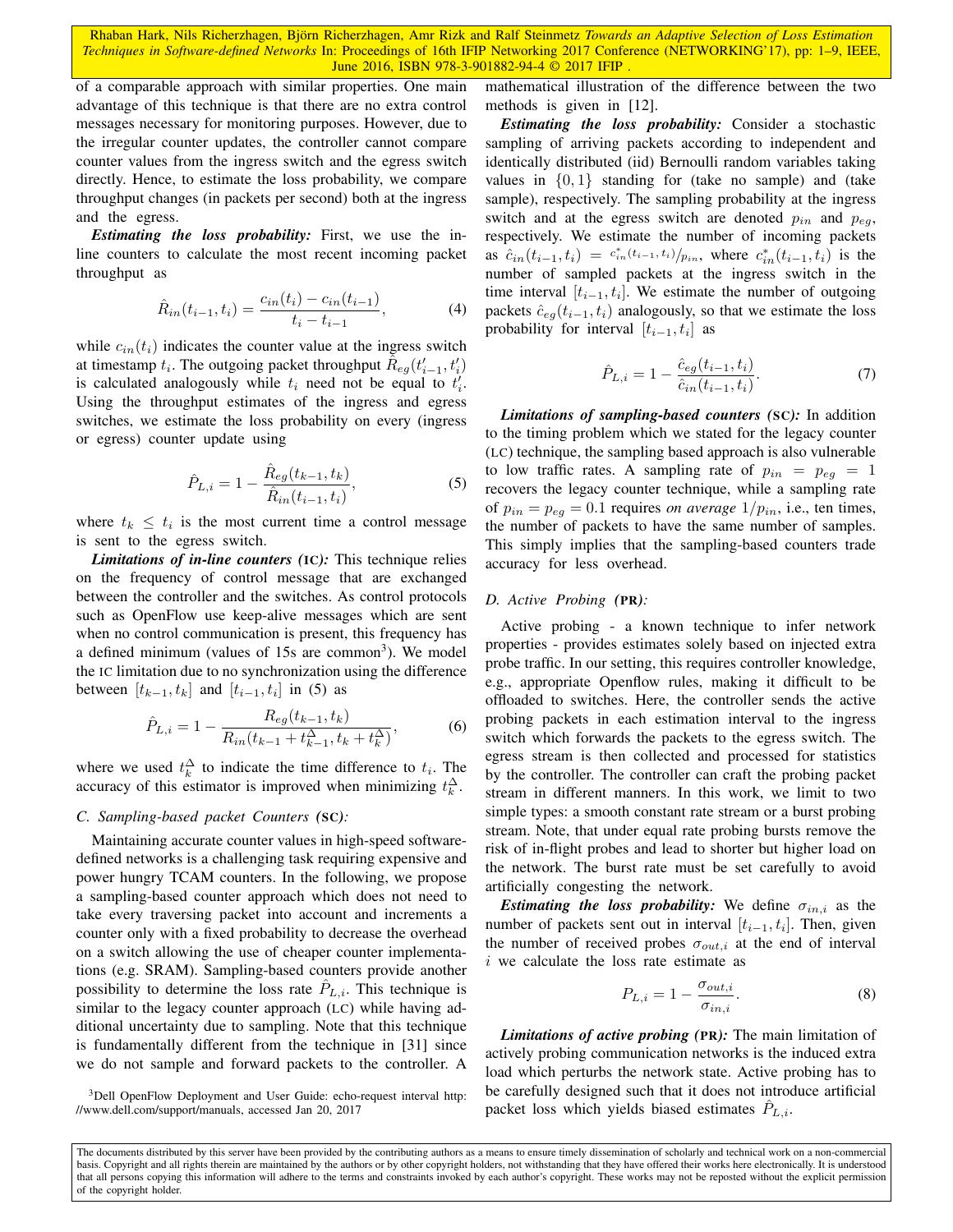Rhaban Hark, Nils Richerzhagen, Björn Richerzhagen, Amr Rizk and Ralf Steinmetz Towards an Adaptive Selection of Loss Estimation *Techniques in Software-defined Networks* In: Proceedings of 16th IFIP Networking 2017 Conference (NETWORKING'17), pp: 1–9, IEEE, June 2016, ISBN 978-3-901882-94-4 © 2017 IFIP TABLE I: Relevant notation and parameters. Default values are underlined.

| <b>Notation</b>      | Values                                    | <b>Description</b>                         |
|----------------------|-------------------------------------------|--------------------------------------------|
| $r$ [pkts/s]         | $10^2$ , $10^3$ , $10^4$ , $10^5$         | Average packet rate                        |
|                      | Poisson, Bursty                           | Traffic model                              |
| $[t_i, t_{i+1}]$ [s] | 2, 5, 45, 180                             | Estimation interval length                 |
| $\alpha$             | 0.2                                       | EWMA smoothing factor                      |
| $p_{in}, p_{eq}$     | $2^{-2}, 2^{-4}, 2^{-6}, 2^{-8}, 2^{-10}$ | Sampling probability (in-<br>gress/egress) |
| $P_L$                | deterministic, Markov (bursty)            | Loss model                                 |

# III. TECHNIQUE COMPARISON

In this section, we investigate the techniques described in Section II with respect to their accuracy under *(i)* different traffic conditions, *(ii)* various estimation interval lengths, and *(iii)* for different packet loss burstiness. Here, we consider the accuracy in terms of the estimation error  $\hat{P}_L - P_L$ , where  $\hat{P}_L$ is the loss rate estimate and  $P<sub>L</sub>$  is the given ground truth. For emulated random losses, we consider the average estimation error. Table I shows the relevant system parameters and, if not stated otherwise, underlined parameters are the default values.

#### *A. Technique implementation*

We analyze the techniques in a test environment within the GENI [7] testbed based on a topology such as the one sketched in Figure 1. We use a central Floodlight<sup>4</sup> SDN controller, capable of communicating with the network devices, while Open vSwitches [27] run on the network devices to forward the emulated UDP traffic. We emulate losses using the Linux kernel traffic scheduler *tc* on a link between a rack at Stanford and a rack at the University of Illinois.

For the legacy packet counter technique (LC) we use the OpenFlow protocol version 1.3. Here, the controller polls the statistic request for the flow of interest at the end of every estimation interval. Once it receives statistics from both (ingress and egress) switches, it extracts the number of incoming packets and outgoing packets using the previous statistics to get the number of lost packets as described in Section II-A.

We implement the in-line packet counter technique (IC) by emulating control-traffic events as they may occur in production networks. We trigger such switch-to-controller message events with piggybacked counter values according to an approximate Poisson process with inter-arrival times from a truncated exponential distribution ( $\lambda = 15$ ) with maximum of 15 seconds, as this is a common default value for echo messages of OpenFlow switches in the absence of production control messages. Further, when a counter value reaches the controller, it updates the packet throughput estimation using an exponentially weighted moving average such as  $R_{MA}(t) = \alpha \cdot R'(t) + (1 - \alpha) \cdot R_{MA}(t - 1)$ , where  $R'(t)$  is the instantaneous measured throughput and  $R_{MA}(t)$ 

is the smoothed throughput at time  $t<sup>5</sup>$ . This smoothing factor avoids rough estimates on frequent, between ingress and egress unbalanced counter updates. Note that  $\alpha$  resembles a tradeoff between the responsiveness and the accuracy under stable loss rates. Finally, we compare the ingress and egress throughput to estimate the loss probability as described in Section II-B.

To implement the sampling based packet counter (SC) we use sFlow [28]. A built-in agent on the switches sends packet samples to the controller, where an sFlow collector takes the samples to determine the sample count. Denote the packet sample probability at the ingress switch as  $p_{in}$  and at the egress as  $p_{eq}$ . In an auxiliary evaluation, cf. Figure 4b, we found a sampling probability of  $p_{in} = p_{eg} = 2^{-4}$  to be an empirically reasonable choice as higher sampling rates do not improve the estimates. At the end of the estimation interval the sampled collector compares the counters to determine the number of lost packets as described in Section II-C and resets the counter.

The active probing approach (PR) is, in conjunction with LC, implemented using basic OpenFlow features. The controller prepares a set of minimum-sized probing packets and in each estimation interval it dispatches these packets to the ingress switch towards the measured link with minimal delay. The egress switch intercepts these packets and sends them to the controller, where the number of retrieved packets is used to calculated the loss rate (cf. Section II-D).

#### *B. Traffic rate sensitivity*

We first analyze the accuracy of the techniques with regard to the amount of forwarded traffic the techniques can utilize. Therefore, we change the packet rates of the Poisson traffic arrival processes to  $10^2$ ,  $10^3$ ,  $10^4$ , and  $10^5 \frac{pkt}{s}$ , respectively, with exponentially distributed inter-arrival times. Figures 2a to 2d depict the accuracy in terms of absolute estimation error per technique. For the lowest packet rate of  $10^2 \frac{pkt}{s}$ , we see that the legacy counter technique (LC), the active probing approach (PR), and the in-line counter (IC) achieve reasonable results, having a median error around 2% or less. The sampling-based approach (SC) delivers poor results and suffers, in particular, when the traffic rates are low (compare Figure 2a to Figure 2d).

Hence, for the default estimation interval of  $2s$  the legacy counter technique (LC) improves with higher traffic. Note that LC and the in-line packet counter technique (IC) possess reasonable accuracy given low packet rates. Active probing (PR) is independent of the packet rate, however, a combination of high traffic load and (PR) should be avoided to prevent biasing the measurements through network overloading. An important observation is that the sampling-based technique (SC) is only feasible with fairly high packet rates.

#### *C. Impact of the estimation interval length*

In a second investigation, we measure the absolute estimation error for different lengths of the estimation interval which we show in Figure 3. where  $\hat{P}_L$  is the estimate and  $P_L$  is

<sup>5</sup>Here, we empirically optimize the EWMA parameter  $\alpha = 0.2$ , however, we note that it basically controls the tradeoff of the oscillation and responsiveness of the measured throughput.

<sup>4</sup>http://www.projectfloodlight.org/floodlight/, accessed Jan 04, 2017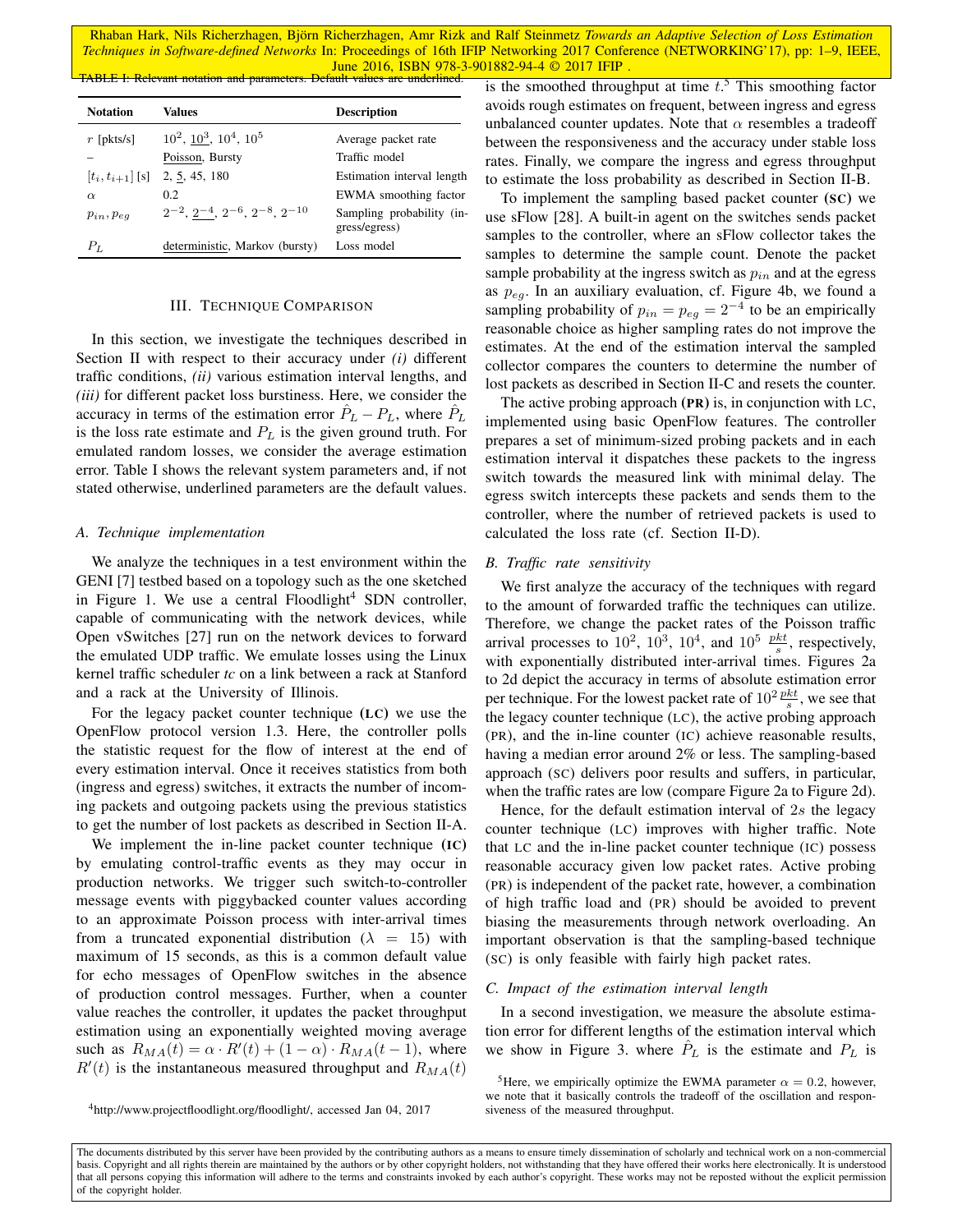

Fig. 2: Different techniques under varying average traffic rates with Poisson traffic arrivals, deterministic loss ( $P_L = 0.5$ ), and a estimation period of 2s.



Fig. 3: The impact of the different loss estimation frequencies (time between two consecutive estimates) for Poisson traffic and deterministic loss rate  $P_L$ .

the ground truth. Here, LC improves with longer intervals, PR is independent of the interval length, and SC requires larger intervals, since it requires many samples to produce meaningful results. However, as IC is independent of the interval length, its accuracy does obviously not change.

### *D. Non-stationary loss rate jumps (Fault detection)*

of the copyright holder. LC PR IC SC 10 We consider link faults as non-stationary changes in the loss rate as shown in the exemplary excerpt from a testbed emulation in Fig. 4a where the changes occur at  $\{73, 124, 185, 226\}$ seconds. Here, we keep this example simple to illustrate how the different techniques react to such loss rate changes. In the next section we introduce a Markov loss model that we used in the next emulations. A qualitative observation of the time (respectively the number of samples) needed by a technique to converge to the ground truth  $P_L$  after a loss rate jump shows that the different techniques possess different sensitivities. For example, LC, PR, and SC are able to quickly conflate both the estimate and the ground truth  $P_L$  values while inline packet counters IC are generally slower to converge. The convergence speed of IC partially depends on the smoothing factor  $\alpha$  (here  $\alpha = 0.2$ ) as motivated in Sect. III-A. Note that the samplingbased approach SC overestimates  $P_L$  as seen in Fig. 4a. A deep investigation revealed that sampling at the egress switch in our setup becomes biased under high load. Sampling fewer packets lets this bias vanish.

# *E. Accuracy comparison for bursty traffic and bursty losses*

In the previous sections, we evaluated the estimation techniques for *friendly* Poisson traffic. Next, we consider bursty traffic with uniformly distributed burst length  $U_L[1, 10^3]$  packets and uniformly distributed inter-burst times  $U_t[1, 10]$  sec. In addition, we model packet losses using a Gilbert-Elliot 2-state Markov discrete time model [20] with slot length of 3 seconds that alternates between a peak loss of  $P_{L,max} = 0.5$  and no loss with the following parameters: We parameterize the average loss in this case as  $P_{L,avg} = 0.25$  and vary the burstiness parameter  $T$  of this Markov chain in the experiments. The parameter  $T$  is defined as the average number of slots for this Markov chain to change states twice and can be used to control the burstiness of the losses given fixed peak and average losses. Hence, a higher  $T$  denotes slowly alternating long-lived losses while smaller  $T$  refers to quickly alternating short-lived losses. We vary the burstiness of the losses to explore how fast the different techniques converge to the ground truth.

In Figures 4c to 4h we present cumulative distribution functions (CDF) of the estimation error  $\ddot{P}_L - P_L$  for combinations of Poisson and bursty traffic together with different loss burstiness values T. In Figure 4c we show friendly Poisson traffic and long-lived loss bursts  $(T = 50)$ . Here, legacy counters and active probing (LC, PR) behave similarly while inline counters IC have more outliers due to longer ramp-up times after loss rate changes. The sampling-based counters technique SC shows overestimation issues as discussed in Sect. III-D. Moving to short-lived loss bursts as depicted in Figures 4d and 4e, we see that inline counters IC suffer the most as it is not able to quickly converge to the correct value. For LC and PR the ratio of estimates with an error under 10% reduces from over 95% for long-lived loss bursts ( $T = 50$ ) to 50% for short-lived loss bursts  $(T = 5)$ .

Figures 4f to 4h show the estimation error CDFs for emulated bursty traffic and bursty losses. In general, the accuracy of all techniques degrades for bursty traffic when compared to the friendly Poisson traffic case. With bursty traffic, we can first observe in Figure 4f that active probing PR is slightly superior to legacy counters LC on rather long-lived loss bursts. Note, that moving to short-lived loss bursts in Figures 4g and 4h affects the accuracy of all loss estimation techniques.

## *F. Discussion*

Next, we discuss qualitative advantages and drawbacks of the considered loss estimation techniques as summarized in Table II. Apart from the techniques' accuracy, a comparison, in particular, regarding the overhead and costs is not straightforward. For example, the message overhead produced by legacy and sampled counters (LC and SC) is equal under the same conditions. However, taking the packet counting overhead into account or the advantage of having packet samples at a monitoring entity for further processing tasks, then it can be

The documents distributed by this server have been provided by the contributing authors as a means to ensure timely dissemination of scholarly and technical work on a non-commercial basis. Copyright and all rights therein are maintained by the authors or by other copyright holders, not withstanding that they have offered their works here electronically. It is understood that all persons copying this information will adhere to the terms and constraints invoked by each author's copyright. These works may not be reposted without the explicit permission of the copyright holder.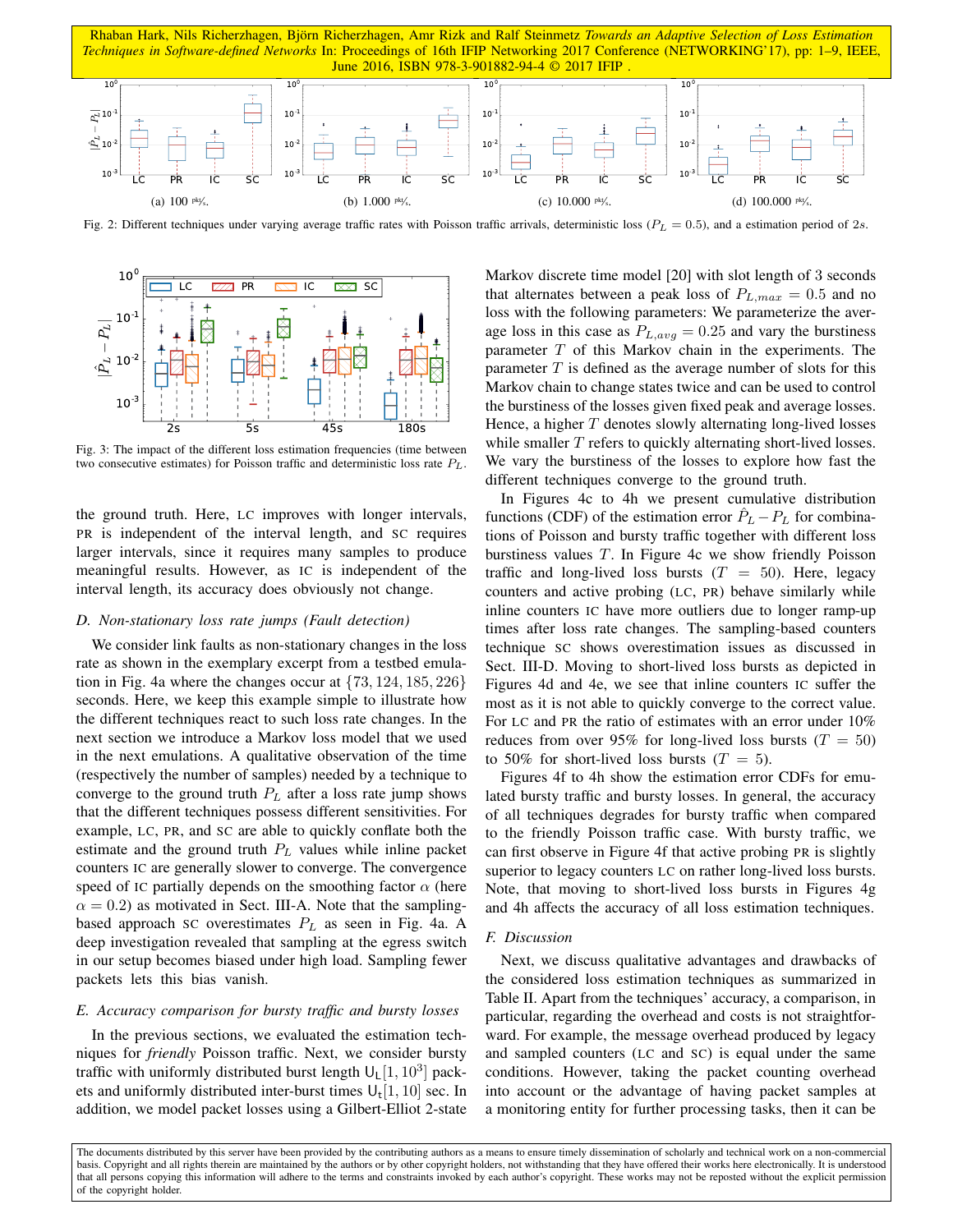

 $0.0 - 5$ 0.2  $0<sub>4</sub>$ 0.6  $0.8$ 

ā



(a) Excerpt from an emulation run of the estimated loss over time with loss rate jumps (Gilbert-Elliott 2-State Markov Model;  $P_{L,avg} = 0.1$ ;  $P_{L,max} = 0.2$ ).





(b) Accuracy of sampling-based counters with changing ingress/egress sampling rates.



(c) Poisson traffic and Gilbert-Elliot loss profile  $(T = 50$  long-lived bursts).



(d) Poisson traffic and Gilbert-Elliot loss profile  $(T = 25$  medium size bursts).

1.0





(f) Bursty traffic and Gilbert-Elliot loss profile  $(T = 50$  long-lived bursts).

 ${\hat P}_L - P_L$ (g) Bursty traffic and Gilbert-Elliot loss profile

 $(T = 25$  medium size bursts).

(h) Bursty traffic and Gilbert-Elliot loss profile.  $(T = 5$  short-lived bursts)

Fig. 4: Loss rate estimation techniques show contrasting accuracy under different conditions such as variable traffic and loss burstiness. (LC: Legacy Counter, PR: Active Probing, IC: In-line Counter, SC: Sampling-based Counter).

argued for either technique. Nevertheless, it is clear that under certain classes of network conditions and requirements some techniques are superior to others. *This is the key motivation to an adaptive selection of the used loss estimation technique.* In the next section, we transform the conducted comparison into a guideline for an adaptive loss rate technique selection.

# IV. TOWARDS AN ADAPTIVE SELECTION OF LOSS ESTIMATION TECHNIQUES

Backed up by the analysis in the previous section, we provide, in the following, guidelines for the dynamic selection of the best-fitting loss estimation technique based on the requirements and conditions in the network. Note that we do not consider the accuracy as the sole criterion to determine the best-fitting technique, but also the costs of each technique, if possible. Although we leave a detailed quantitative comparison of the costs of the investigated techniques for future extensions of this work, we introduce the following qualitative cost guideline: *(i)* First, we suggest to use active probing (PR) if and only if none of the other techniques provide proper estimates to avoid notable probe traffic on the control plane and especially on data plane. *(ii)* With respect to costs, the legacy counter (LC) approach is inferior to the sampled counter (SC) approach since all packets must be taken into account in

LC. It is also inferior to the in-line counter (IC) as it creates explicit control traffic to fetch counter values. Thus, it is only of choice if IC and SC are not applicable due to conditions known to provide poor accuracy. *(iii)* A qualitative separation of the in-line counter (IC) and sampling counter approach (SC) is not easily possible, however, we argue that the IC approach requires more resources: For example, the number of bytes piggybacked in a control packet could exceed the bytes for explicit statistic requesting and reporting. Furthermore, all packets must be processed by the counter, which is not trivial in high speed networks and forces the devices to use expensive TCAM counter. *(iv)* Thus, we would recommend starting with the sampled counter technique (SC) if the approach delivers reasonable accuracy.

We use this guideline in combination with the performance analysis from Section II to discuss the suitability of different techniques under various conditions given performance and overhead requirements. We consider a network operator that uses some knowledge on the production traffic rates (minimal, low or high traffic amounts and whether it is bursty or not) to select the most suited loss estimation technique. The following recommendations are summarized in Table III.

*Minimal traffic:* Given negligible amounts of production traffic the passive techniques that count present traffic, may not

The documents distributed by this server have been provided by the contributing authors as a means to ensure timely dissemination of scholarly and technical work on a non-commercial basis. Copyright and all rights therein are maintained by the authors or by other copyright holders, not withstanding that they have offered their works here electronically. It is understood that all persons copying this information will adhere to the terms and constraints invoked by each author's copyright. These works may not be reposted without the explicit permission of the copyright holder.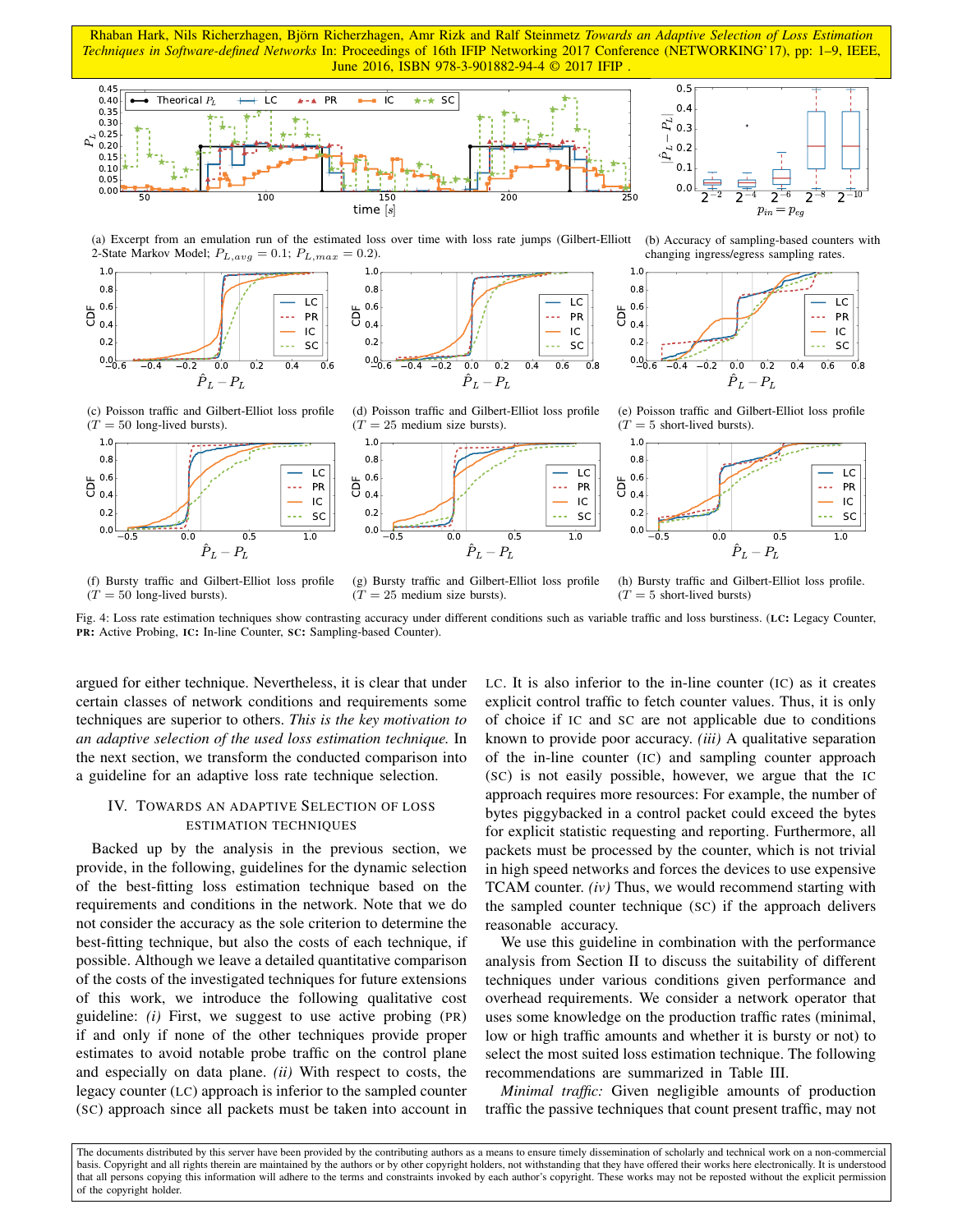Rhaban Hark, Nils Richerzhagen, Björn Richerzhagen, Amr Rizk and Ralf Steinmetz Towards an Adaptive Selection of Loss Estimation *Techniques in Software-defined Networks* In: Proceedings of 16th IFIP Networking 2017 Conference (NETWORKING'17), pp: 1–9, IEEE, June 2016, ISBN 978-3-901882-94-4 © 2017 IFIP TABLE II: Qualitative review of the considered loss estimation techniques.

| <b>Technique</b>            | <b>Review</b>                                                                                                                                                                                                                                                                                                                                                                                                                                                                                    |  |
|-----------------------------|--------------------------------------------------------------------------------------------------------------------------------------------------------------------------------------------------------------------------------------------------------------------------------------------------------------------------------------------------------------------------------------------------------------------------------------------------------------------------------------------------|--|
| LC: Legacy Counters         | Usable with low production traffic rates and short estimation intervals, however, better with higher packet rates and<br>longer estimation intervals. Acceptable impairment due to loss burstiness and traffic dynamics.<br>Costs: Requires available packet counters on forwarding devices. Costs are mainly due to the controller-switch<br>communication: One statistic request and one statistic reply for each counter update.                                                              |  |
| <b>PR:</b> Active Probing   | Good performance independent of the production traffic packet rate or estimation interval length. Highest accuracy<br>on idealized static loss rates and little impairment due to loss burstiness.<br>Costs: Probes consume resources on the control plane and mainly on the data plane. Active probing may perturb the<br>network state leading to additional packet losses, e.g., in case of heavy production traffic.                                                                         |  |
| IC: In-line Counters        | Good performance throughout various traffic rates but requires smoothing/filtering. Does not depend on a fixed<br>estimation interval, i.e., capturing samples on different time scales. Smoothing, e.g., using a exponential moving<br>average, leads to a trade-off between steady-state accuracy and reaction time to changing loss ratios.<br>Costs: Requires available packet counters on the forwarding elements, but only a small number of bytes are piggybacked<br>on control messages. |  |
| sc: Sampling-based Counters | Achieves reasonable estimates given high packet rates or long estimation intervals. Saves on resources since only a<br>fraction of all packets are counted and packet samples can be processed to determine other metrics, e.g., traffic matrix.<br>Costs: Reduces the packet counting overhead significantly, however, it still possesses the controller-switch communi-<br>cation costs for statistic requests and replies.                                                                    |  |



Fig. 5: Dynamic technique selection to estimate  $P<sub>L</sub>$  with varying traffic conditions and estimation intervals.

TABLE III: Technique selection scheme based on coarse traffic properties and the desired estimation interval.

| <b>Traffic Profile</b> | Short Intervals  | Long Intervals |
|------------------------|------------------|----------------|
| Minimal                | <b>PR</b>        | <b>PR</b>      |
| Non-bursty, Low        | LC               | LC             |
| Non-bursty, High       | $IC^{\triangle}$ | SC             |
| Bursty, Low            | $LC^{\circ}$     | $LC^{\circ}$   |
| Bursty, High           | $IC^{\triangle}$ | ∝∩∆            |

 $^{\triangle}$ LC for failure detection P<sub>R</sub> if probing traffic acceptable

produce usable results due to sparse data points. For this case, we suggest to use the active PR approach independent of the interval length. The additional probe traffic on the control and data path would obviously not perturb the network operation.

*Non-bursty, low traffic load:* For this case we showed, e.g. in Figure 2a or 2b, that LC, PR and IC deliver results where 75% of the values have at most a 2% error. However, considering Figures 4c to 4e and Figure 4a, we showed that in-lined counters (IC) are more vulnerable to non-stationary loss jumps such that we favor using (LC). In this scenario of low traffic load, it is justifiable to take the burden of counting all traffic

packets as in the legacy counter technique (LC). This decision holds true for short, but especially also for long intervals as the accuracy of LC increases even further.

*Non-bursty, high traffic load:* With a higher amount of production traffic there are many more packets which can be used to estimate the loss rate, such that less costly techniques provide good results as well. For short estimation intervals, we see in Figures 2c, 2d and 3 that in-line counters (IC) deliver results where 75% of the estimates possess errors below 1,5%. Hence, we prefer IC for short intervals with high traffic rates, however, so far only for deterministic loss rates or non-bursty losses. Given the slow convergence of IC on loss rate jumps (cf. Figure 4a), we propose to use LC as fallback if such jumps are expected or if we are interested in failure detection rather than the stationary loss rate. If long estimation intervals are desired, we recommend SC given its performance in Figure 3.

*Bursty, low traffic load:* Considering bursty traffic which may alternate between times of no traffic and times of long traffic bursts, however, for an overall low traffic load. Here LC provides high accuracy as depicted in Figures 4f and 4g. If probing traffic is acceptable under this low traffic load, we recommend using PR which delivers continuous estimates instead of depending on sporadic production traffic while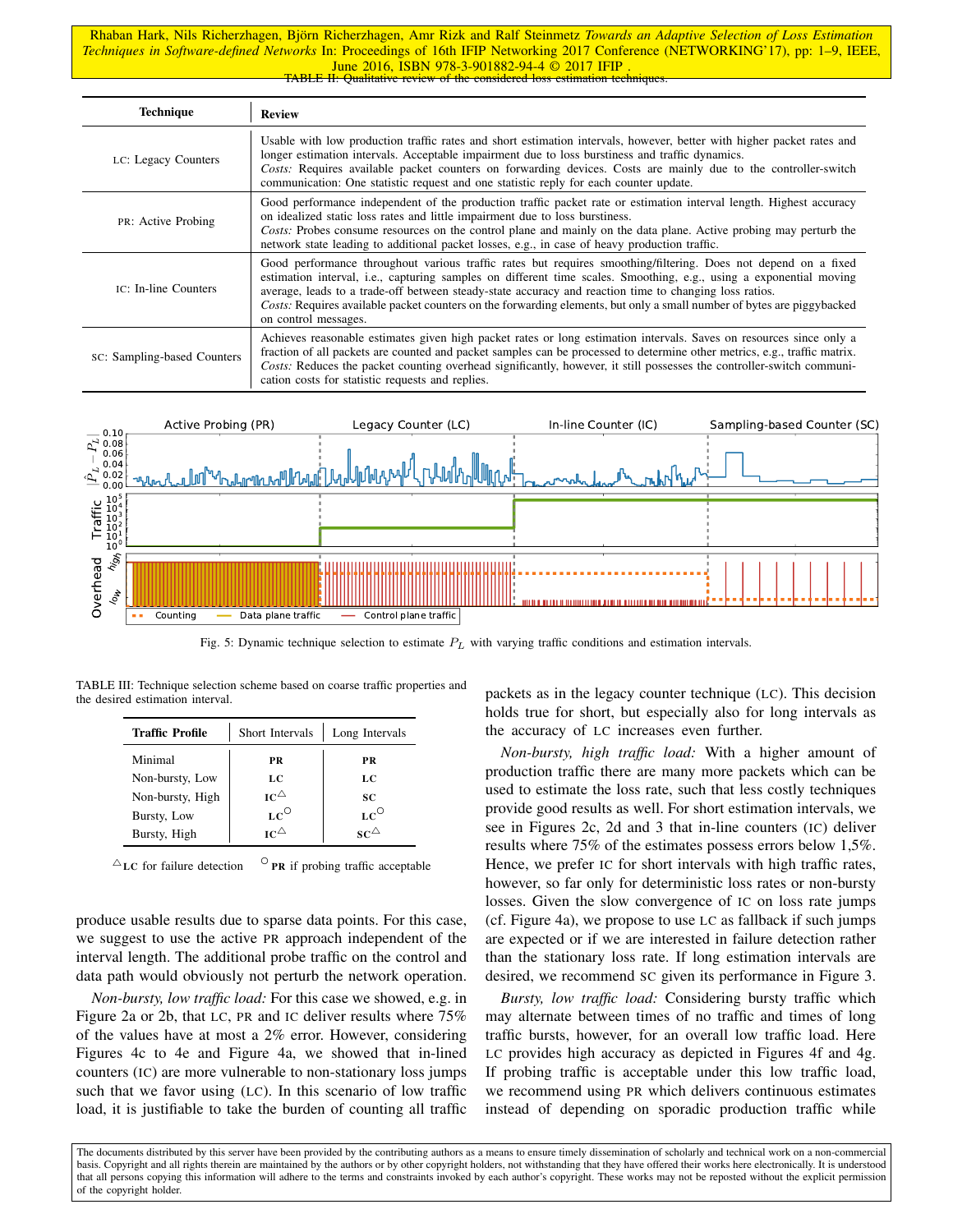retaining the same accuracy as shown in Figures 4f and 4g.

*Bursty, high traffic load:* Here, we find that less costly techniques IC and LC show acceptable performance in Figure 4f. For long estimation intervals, we recommend the use of SC as a primary technique and LC as fallback alternative whenever larger loss jumps are expected or failure detection is targeted (cf. Figures 4g and 4h). For short estimation intervals, we showed in Figures 4c to 4h (for an estimation interval length of 5 sec) that SC performs poorly and that IC or LC perform much better. Table III summarizes the above recommendations.

# *Case study of dynamic technique selection for loss estimation:*

Next, we describe a crafted scenario in which we emulate changing network conditions and requirements to show the benefit of a loss monitoring system that adapts its estimation techniques. Here, we select the best-fitting technique to maintain a low estimation error while optimizing the costs as discussed previously. We vary the production traffic rates to emulate changing conditions. To emulate a change in the requirements, we change the desired loss estimation interval at the end. This emulates a system that changes between coarse and fine-grained measurements (interval length) depending on whether loss/faults are suspected.

Figure 5 depicts an example of the dynamic selection of the most suitable loss estimation technique over four equally long time frames. In the uppermost subplot, we present the absolute estimation error over time. It can be seen, that in the first two time frames (PR  $& LC$ ) the system uses a small estimation interval (in this case 2 seconds), while IC in the third time frame is independent of the estimation interval, and in the last time frame the system uses a larger estimation interval of 45s. The middle subplot shows the production traffic rate over time. In the first time frame only negligibly low traffic traverses the network. In the second time frame flows of a low packet rate of  $10^{2}$  <sup>pkt</sup>/<sub>s</sub> are transmitted while in the latter two time frames the traffic rate increases to  $10^{5}$  <sup>pkt</sup>/s. The lower subplot shows qualitatively the costs for counting (dashed), control traffic (red spikes), and data plane probe traffic (yellow).

As we find low traffic conditions in the first time slot PR is of choice using its own test traffic. Here, the lowest subplot shows the use of the control plane as well as the data plane probe traffic. In the next time frame production traffic rises, which can be used to measure loss passively. Hence, we use the LC technique. The regular statistic requests and replies between the controller and the switches are sketched in the lower subplot. Here, we also face the overhead of counting packets in the switches. In the third time frame, the traffic rises to a high load such that we can switch over to IC to further save resources on the control plane using only piggybacked counter values. The upper subplot depicts again a good accuracy. Note that the control channel traffic is not deterministic due to the fact that the times at which estimates are taken are also not deterministic. For the last time slot the system switches to a coarse estimation interval of 45 seconds, such that, in combination with the high traffic load, SC produces estimates with good fidelity and low overhead.

Using SC we save resources when counting packets (in this case only  $\frac{1}{16}$  of all packets are counted on average at the switches) and the number of statistic requests and replies decreases as shown in the lower subplot.

## V. RELATED WORK

Communication networks of various sizes ranging from regional networks over Internet service providers to autonomous systems exhibit temporary and persistent packet losses due to many reasons such as failures, misconfigurations and simply heavy traffic [9], [25], [26], [34], [37]. Software-defined networks provide new abilities for fault detection and loss measurement as some monitoring tasks can be delegated to network switches.

Generally, it can be discerned between active and passive measurements for loss estimation. On the one hand, active loss estimation techniques use dedicated probes to infer packet loss [1], [30]. A number of approaches aim to improve active loss measurements through optimizing the probing patterns [4], [22]. They show that within the class of popular ASTA (Arrivals See Time Averages) probing patterns one could still optimize the variance of the estimation error. On the other hand, passive measurement techniques use network switch/router capabilities to infer the loss rate from traffic information [6], [17], [24]. Such passive techniques became also common in SDN where switches provide packet counter information. The authors of [35] propose OPENNETMON which is capable of measuring loss through fetching counters between two endpoints. Besides loss estimation, SDNs enables monitoring other network metrics, in particular, traffic amounts [12], [13], [19], [33] not only using counters but also using controller-offloaded switch-based techniques [31], [36]. Our work here differs from the aforementioned work, such as [31], [35], [36], as we investigate, first, the accuracy and properties of different loss estimation techniques and, secondly, propose to adaptively select the best suited technique depending on the current network conditions and requirements.

Apart from works that consider a single technique to infer loss, there is only little work regarding the trade-offs between different techniques. In [29] the authors provide a quantitative comparison of Poisson and Uniform probing patterns, while showing the benefits of irregular patterns. To the best of our knowledge the closest work to ours is given in [5]. The authors quantitatively compare active probing based loss measurements approaches (ZING and PING) with passively measured router information (SNMP) to estimate loss in widearea networks. In [5] the authors focus on the correlation between active and passive measurements while in this work we compare the absolute accuracy of different SDN-based techniques under different network conditions.

## VI. CONCLUSION AND FUTURE WORK

In this work, we discussed how a monitoring service benefits from exchanging different loss estimation or fault detection techniques based on the network and traffic conditions. To achieve this, we first introduced, revised, and evaluated four